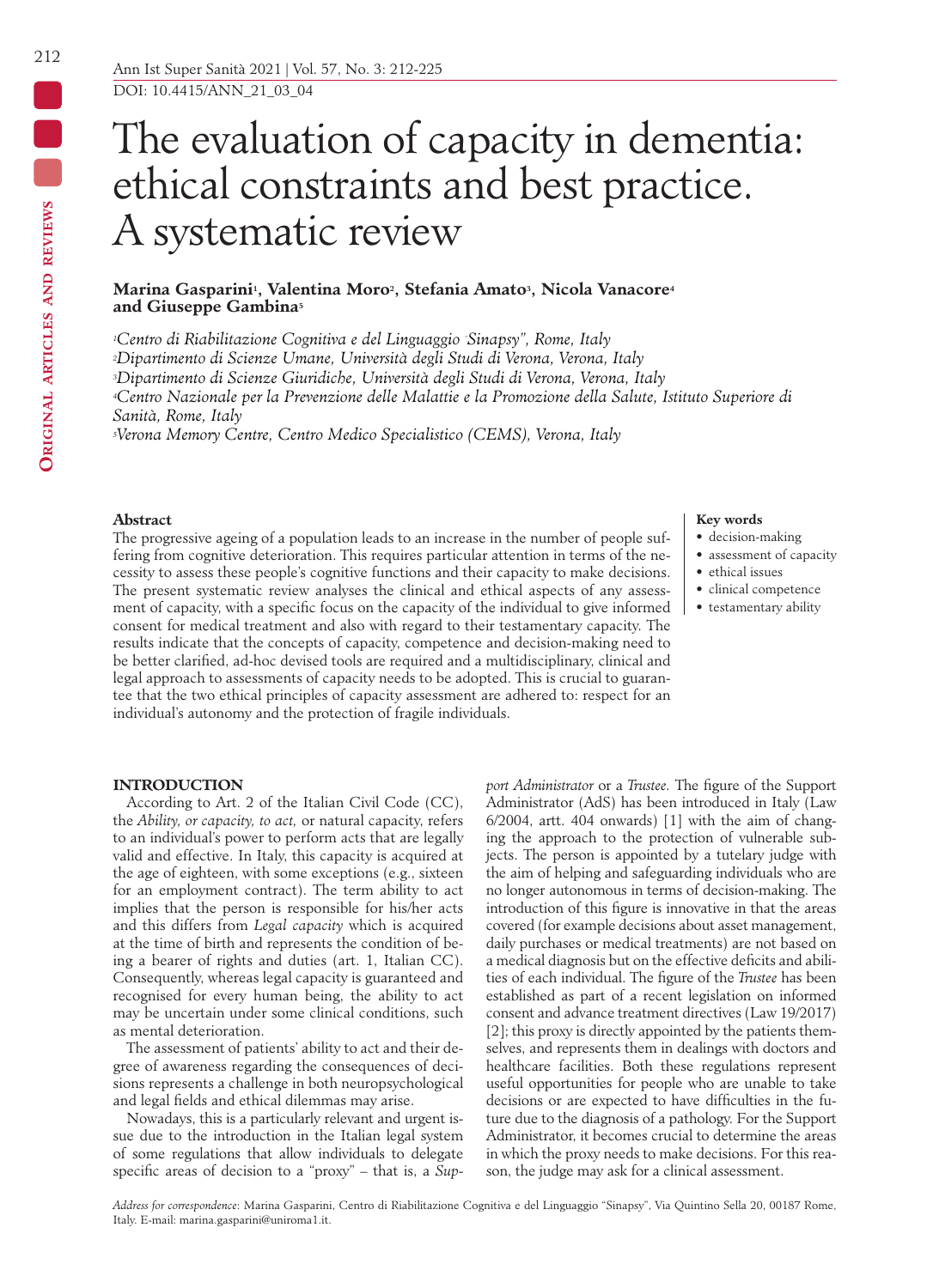In its clinical meaning, the ability to act indicates an individual's capacity to perform tasks of varying degrees of complexity. This capacity relies on cognitive functions such as, for example, decision-making abilities. However, the capacity to act also depends on the congruency between each individual's ability and the contingencies involved (i.e., the specific situation in which a decision is taken). This implies that a clinical assessment should pursue the maximum coincidence between these factors.

It is worth noting that, although a clinician's opinion may have a relevant weight in the final decision of a judge, the outcome of this assessment is rather a legal matter [3, 4].

The assessment and determination of capacity are particularly sensitive fields of investigation [5, 6]. On one hand, a judgment of incapacity may lead to a significant reduction in a person's rights, while on the other hand, not recognising a decrease in capacity can expose a patient with dementia, as well as other people, to various risks (domestic accidents, failure to plan both simple and complex actions, necessity to request assistance, etc.). For this reason, any reductions in a person's rights must necessarily be offset by an evaluation of what is in the "best interest" of that person and his/ her family.

As a result, any assessment of capacity needs to take into account the reasons underlying the request for an evaluation, the patient's environment, his/her affective, social and financial resources and any potential benefits resulting from the adoption of support measures, such as the appointment of a legal proxy.

Since the prevalence of dementia increases dramatically with age, capacity assessments – previously a marginal aspect of clinical and legal practice – have become a common issue. There are many areas involving capacity that clinicians may be called to examine (for medical and/or legal purposes) including the individual's capacity to consent to treatment, to act as a witness, to make a will, to manage their finances, to vote, to drive, to carry out a profession, and so on. In particular, in addition to the assessment of the ability to express their informed consent (essential for a patient following a medical therapy or participating in a clinical trial), clinicians are more and more required to assess the ability of elderly people to make a valid will. Indeed, Italian law states that some patrimonial acts may not be valid if performed by a person who is deemed incapable to act, although not prohibited from doing so (art. 428, CC).

This study was prompted by a document published in Italy by the "Ethics" sub-group within the National Dementia Plan (www.regioni.it/newsletter/n-3900/del-10-08-2020/raccomandazioni-per-la-governance-e- laclinica-nel-settore-delle-demenze-21590/) [7], which some of the authors of this paper take part in as experts. The search for scientific sources was further extended with the aim of raising awareness concerning the ethical debate on respect in clinical and legal fields for the autonomy of patients with dementia. Then, we focused on the assessment of two specific capacities that have become more and more important: clinical and testamentary capacities.

## **METHODOLOGY**

A search of the literature on the subject was carried out using PubMed, PCM and Cochrane Library databases. It took into consideration English language publications from January 1990 to June 2020. Over this period, there is an enormous quantity of papers (7,098) on both the ethical and methodological aspects of assessing the capacities of patients suffering from dementia indicating the relevance of this topic in scientific research.

In order to narrow down the research, a further search was run which focused only on systematic and major reviews. The following keywords were entered: [dementia] AND [decision-making] or [competence] evaluation] or [informed consent] or [ethics] or [testamentary capacity] or [Testamentary capacity evaluation] AND [review] or [systematic review].

# **RESULTS**

The second search yielded 1,821 articles. Further screening was then carried out following the process outlined in the PRISMA (Preferred Reporting Items for Systematic Reviews and Meta-Analyses) [8] statement for systematic reviews and the outcome of this is shown in *Figure 1*. Forty-four articles met the eligibility criteria: 12 systematic reviews, 21 reviews and 2 brief reviews, 2 integrative reviews, 2 narrative reviews, 2 clinical reviews, 1 critical review, 1 methodology review and 1 literature review; in addition, there were 46 referenced papers, 6 web resources and 5 books, giving a total of 101 references. Among the 44 reviews included in the study, 12 mainly addressed the decision-making process, 13 informed consent, 6 ethical issues, 5 assessments of capacity and there were also 8 concerning financial and testamentary capacity. It is worth noting that this classification was not rigid as in reality a number of these studies addressed multiple aspects. The studies selected are summarised in the *Supplementary Material available online.*

In the following sections, the results are outlined starting with a definition of the main constructs (that is, capacity, competence and decision-making) that form the basis of any assessment of capacity. Two specific capacities and the assessment of these are then discussed: the capacity to give informed consent and testamentary capacity.

## *Competence, capacity and decision-making: three concepts in one*

A long-standing, heated debate concerns the disambiguation of the concepts of "competence" and "capacity", but some confusion in the clinical field remains. In many countries, both terms are often used interchangeably, although in the scientific and legal literature on the subject, subtle differences are sometimes reported *(Table 1)*.

Both in medical and legal terms, *capacity* is primarily considered to be established by means of a clinical assessment. It has been variously defined as: i) the ability to learn, process and make decisions based on available information [9]; ii) the individual's capacity to decide or to perform daily life activities, such as working, driving,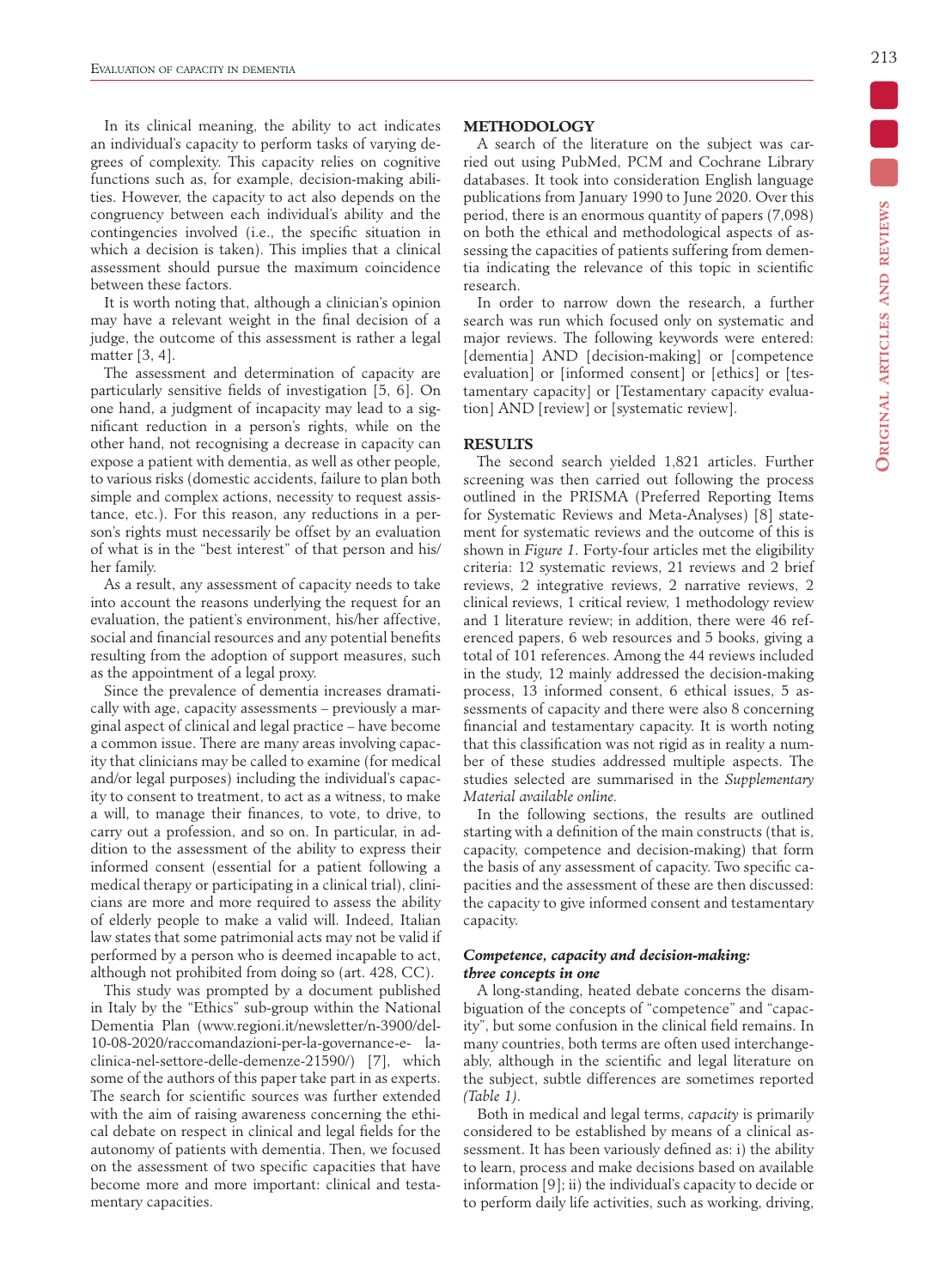

**Figure 1** Flow chart of the systematic literature review process.

looking after relatives, making medical decisions, and entering into legal contracts [10] and iii) the functional determination of whether an individual has the ability to adequately make a context-specific decision [11].

In contrast, *competence* is generally considered to be established legally and is defined as: i) the legal determination of whether an impaired mental capacity limits a patient's ability to make legally relevant decisions or actions [12]; ii) a legal construct established and governed by the courts [10] and iii) a legal state, namely the degree of mental soundness necessary to make decisions about a specific issue or to carry out a specific act [13].

In Italy, capacity and competence are synonyms and are used interchangeably to indicate the ability of an individual to use personal, social and/or methodological skills in various different contexts [3].

For the purposes of the present study, and in an effort to overcome confusing terminology, we will refer to the term capacity as the equivalent of competence.

The notion of capacity is closely related to that of *decision-making*, namely, the process of selecting an appropriate action from a number of possible options. Decision-making involves many cognitive processes, including selecting one's goal and motivation, weighing the potential consequences of different options, and determining expected consequences [12]. The loss of decision-making capacities represents one of the most dramatic consequences of cognitive decline in patients with neurological or psychiatric disorders, and it progressively affects everyday life and medical and legal choices, thus potentially exposing patients to the risk of adverse events and financial abuse [17-19]. The prevalence of disorders in decision-making in patients suffering from cognitive decline is consistent, ranging from a percentage of 34% of hospitalised patients to 45% of psychiatric patients [20].

Multiple cognitive functions, in particular executive functions, contribute to the case of decision-making deficits in Alzheimer's disease (AD) [21-23]. Nevertheless, a recent systematic review [24] has shown that in people with dementia, factors other than cognitive impairment contribute to decision-making abilities, including varying degrees of freedom of choice and contextual factors (e.g. socio-economic and personal factors).

The role of emotions and motivation also needs to be considered, as these can help a patient to understand various situations and take appropriate decisions despite a deficit in their decision-making abilities. Emotions represent a source of knowledge that provides crucial information about the internal states of an individual and the responses to external events; these are essential in order to reach decisions that are consistent with the individuals' value system. This refers to the concept of "authenticity", that indicates a congruency between an individual's values (i.e., their beliefs, relationships and commitments) and their decisions. In contrast to "autonomy" – which mainly refers to situations in which an individual exercises their right to express self-determination – "authenticity" does not require an intact capacity of self-determination, but only that the decision is consistent with the individual's values [25]. In people suffering from dementia, the relationship between autonomy and authenticity is complex as a patient may be lacking in self-determination but conserve ethically relevant skills such as communicating a preference, maintaining relationships and certain levels of decisionmaking [25, 26], including the ability to appoint a proxy for specific areas of decision [2]. It is therefore worth remembering that cognition and emotions are closely interconnected in all the decision-making processes, as cognition involves affective values when reaching a choice, and that inadequate levels of emotional activation – both reduced or in excess – may raise doubts on the appropriateness of the decision.

A recent review [27] recommends a more active role in the decisional process for patients with dementia, and shows that in mild to moderate stages, patients would like to be involved in day-to-day decision-making, especially with regard to health, financial and endof-life issues. Things are different for geriatric patients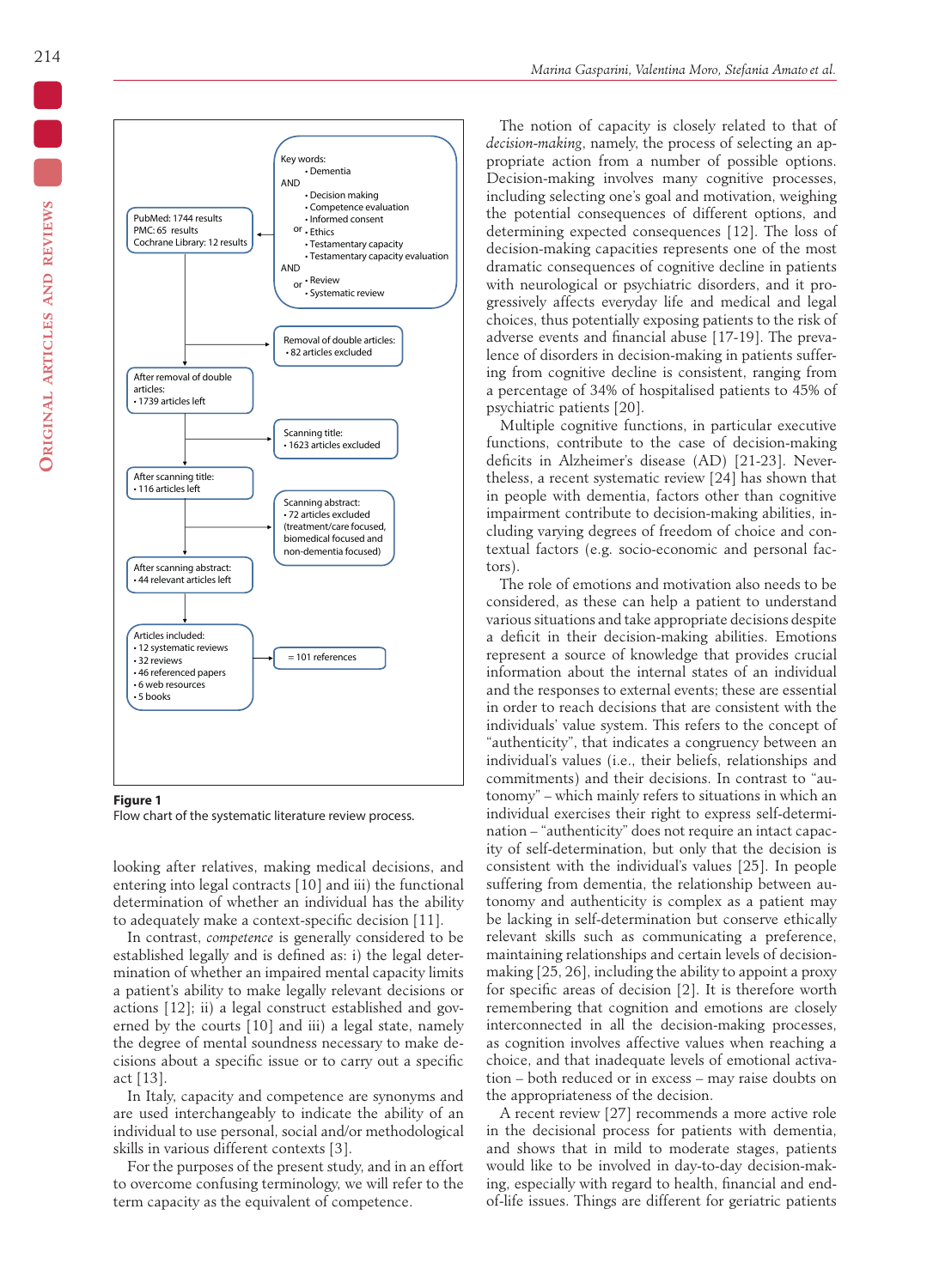#### **Table 1**

| Definitions of capacity and competence |  |  |
|----------------------------------------|--|--|
|----------------------------------------|--|--|

| <b>Authors</b>                            | <b>Capacity</b>                                                                                                                                                                                                                                                       | <b>Competence</b>                                                                                                                                                                       |
|-------------------------------------------|-----------------------------------------------------------------------------------------------------------------------------------------------------------------------------------------------------------------------------------------------------------------------|-----------------------------------------------------------------------------------------------------------------------------------------------------------------------------------------|
| Ganzini et al., 2005 [14]                 | A clinical assessment of a patient's ability to<br>make specific healthcare decisions:<br>evaluated by physicians<br>specific, not comprehensive                                                                                                                      | A legal term used to describe a person's overall,<br>comprehensive ability to make decisions:<br>decided by a court/judge<br>permanent unless overturned by a court/judge               |
| Resnick and Sorrentino,<br>2005 [13]      | An individual's ability to make an informed<br>decision                                                                                                                                                                                                               | The degree of mental soundness necessary to make<br>decisions about a specific issue or to carry out a specific<br>act                                                                  |
| Moberg and Kniele, 2006<br> 8             | An individual's capacity to decide or to perform<br>activities of daily living                                                                                                                                                                                        | a legal construct established and governed by courts                                                                                                                                    |
| Willner, 2011 [15]                        | The ability to make decisions                                                                                                                                                                                                                                         | The ability to perform actions needed to put decisions<br>into effects                                                                                                                  |
| Moye, Marson, Edelstein,<br>2013 [11]     | Clinical capacity: the functional determination of whether an individual has the ability to adequately make a<br>context-specific decision<br>Legal capacity: the specific ability or abilities which are sufficient to carry out a specific action according to law. |                                                                                                                                                                                         |
| Stracciari, Bianchi, Sartori,<br>2014 [3] | Legal capacity or "legal competence": ability to make a decision, regardless of its reasonableness<br>Clinical capacity or "clinical competence": set of skills that allow individuals to perform more or less complex<br>actions.                                    |                                                                                                                                                                                         |
| Darby et al. 2017 [12]                    | The functional determination of whether a<br>patient has the ability to adequately make a<br>specific decision, such as financial decisions, or<br>perform a specific task, such as driving                                                                           | The legal determination of whether an impaired mental<br>capacity limits a patient's ability to make a legally relevant<br>decision or action                                           |
| Sabatino, 2018 [16]                       | Clinical capacity is specific to a particular health<br>care decision                                                                                                                                                                                                 | Also called legal capacity, this is a legal status. It cannot be<br>determined by health care practitioners                                                                             |
| Gossman et al., 2019 [9]                  | The ability to learn, process, and make decisions<br>based on information given                                                                                                                                                                                       | A legal term, stating that a court of law has decided<br>whether a person can make his/her own decisions. A legal<br>declaration of incompetence may be global, or it may be<br>limited |
|                                           |                                                                                                                                                                                                                                                                       |                                                                                                                                                                                         |

who can no longer make decisions for themselves. For them, family members in the role of surrogate decision makers are usually preferred since the family is the primary social unit involved in safeguarding the patient's welfare and wishes [28].

Experimental studies on the neuronal bases relating to decision-making have often focused on this interface between cognitive and emotional abilities. Overlaps have been found between cognitive and emotional abilities networks in the frontal, temporal and parietal areas, such as the dorsolateral prefrontal cortex, the medial prefrontal cortex, the medial temporal structures and the precuneus [29]. A lack of equilibrium between these networks has also been suggested as a cognitive marker of a deficit in decision-making, and as an empirical criterion for an impairment in cognitive abilities relating to informed consent [30]. The neural correlates of decision-making have also been assessed in relation to the neuroanatomical changes that occur in several neurodegenerative diseases [22], showing an elevated correlation between executive functions (planning, anticipation, judgment, reasoning) and decision-making. On the whole, although the anatomical model for decision-making is still being studied, there is a broad consensus with regard to the involvement of an extended neuronal network, including frontostriatal and limbic loops, the orbitofrontal and anterior cingulate cortices, the parietal cortex, the striatum, the amygdala and the basal ganglia [31].

Accordingly, decision-making can be considered to

be a multidimensional construct rather than a single function, and it depends on the integrity of attention, orientation, memory and executive functions to ensure inferential processes [32], and is closely related to the appropriateness and intensity of emotions expressed [33].

#### *The assessment of capacity*

Evaluating whether or not a patient is able to make decisions in the real world is sometimes a challenge for clinicians. The necessity for this type of evaluation arises in particular when the clinician is faced with a patient with behavioural or cognitive symptoms which are suggestive of a decline in his/her abilities. Although a number of different tools have been developed, the absence of a "gold standard" persists making assessments difficult [34].

Freedman, Stuss and Gordon [32] proposed some guidelines for assessing capacities which focus on the evaluation of neurobehavioral deficits rather than on the neuropathology of disorders. The authors argue that the ability to make competent decisions depends on the nature and severity of the cognitive impairment, rather than on its cause. Sturman [35] shared a similar point of view and assumed that mental illness represents a risk factor for – but does not automatically define – a condition of incapacity. Similarly, Johnson and Karlawish [36] claimed that a diagnosis of AD in the mild to moderate stage did not coincide with an automatic judgment of incapacity: clinicians need to look at the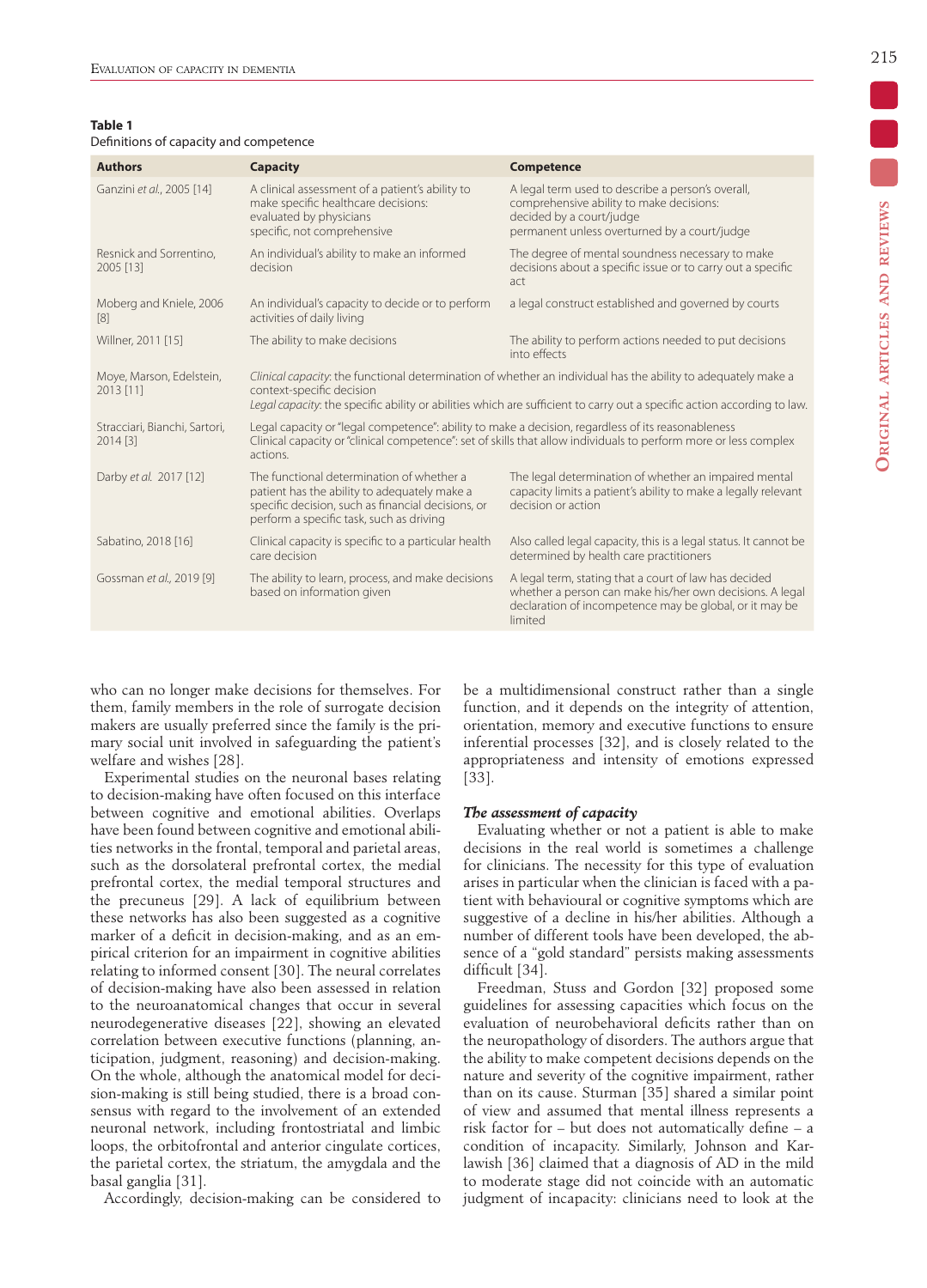severity of the general cognitive impairment of each individual patient and should specifically assess his/her decisional capacity.

The necessity for an extensive cognitive assessment may be decided after the administration of short screening measures, and, among these, there is a broad consensus that the use of MMSE is useful. The cut-off scores considered to indicate an individual's capacity range from <19 (i.e. it is probable that the patient's ability to give consent is reduced) to ≥23 (i.e. it is probable that the patient's ability to give consent is adequate), depending on the risk/benefit ratio; a cut-off of 25 has been suggested to discriminate competent and incompetent individuals, with a sensitivity between 91% and 100% [37-39]. Marson's model [6] provides a score ≥20 for capacity, that however needs to be supported by non-pathological results involving tests for verbal fluency, attentional/executive capacities and logical memory. Of course, given their inherent limitations, screening tests should not be used alone to assess capacity [40].

Some authors [41, 42] have suggested that capacity assessments should be divided into at least three steps: a) a general cognitive level, b) specific cognitive abilities and c) an ecological survey. Sullivan [43] emphasised the fact that capacity is "decision specific" and suggested the necessity of planning assessments using this key concept as a base; her two-stage approach recommends an assessment of basic cognitive skills (e.g. orientation, reasoning/judgment, general knowledge and memory), followed by the administration of tasks focusing on specific skills. These skills would be assessed by means of *ad-hoc* devised tests or structured interviews.

In their extensive review, Moberg and Kniele [10] also recommend the use of multiple approaches for an ethical evaluation of capacity. They advise that since there is no single tool capable of evaluating ability, clinicians must integrate various approaches and standardised measures in order to adequately cover the various skills and attitudes pertaining to everyday life. Observation of a patient in the context of his/her day-to-day life would be the best approach, but this is often impossible for practical reasons. Thus, considering the absence of specific, standardised tools and the difficulties associated with directly observing an individual's abilities in their daily life, the authors recommended following a number of steps: i) a detailed interview with both the patient and caregiver(s); ii) a neuropsychological examination carried out by means of validated tools; iii) an evaluation of functional skills and iv) a check of the legal reference standards.

Furthermore, whenever possible, the examiner should identify and advise the adoption of supportive strategies (e.g. a prosthetic environment) to improve the patient's abilities. In fact, the principle of showing respect for each single individual is, according to them, fundamental in an ethical approach of capacity assessment that needs to be shaped and tailored to each patient.

In Italy, Stracciari, Bianchi and Sartori [3] proposed an all-inclusive three-stage approach to the evaluation of capacity. The first step, called "Evaluation", involves the administration of interviews to the patient and his/ her family members, an examination of the patient's cognitive functions and an analysis of their functional skills in a daily life context. The second step involves the "Interpretation" of the data collected in the light of legal standards and requirements, taking into account the potential consequences of the patient's decisions. A final step entitled "Rehabilitation" involves the planning of interventions aimed at cognitive reactivation and support (that is, a prosthetic environment). A recent document published in Italy as part of the National Dementia Plan [7] also recommended an accurate neurocognitive assessment and provided a two-level evaluation algorithm depending on the severity of the disease, as well as a list of useful tests.

The picture that emerges from the literature shows that there is a need to follow a complex procedure when assessing capacity, one that requires multiple professional competences and a multidimensional approach. Two main principles would guide this procedure: i) a balance between demonstrating respect for the patient's autonomy (i.e. self-determination and the freedom of choice) and patient safety and ii) taking into account not only the patient's disabilities but also any residual abilities (for example, coping strategies).

#### *Informed consent*

The term *Informed consent* refers to clinical capacity, that is, an individual's free and voluntary choice to participate in a course of treatment or a research project. This, therefore, represents a central requirement of ethical research involving human participants [44]. The importance of an individual's expression of will came to be seen as fundamental after the Second World War and originated as part of the Nuremberg Code (1946) that established that participation in research needs to be voluntary, with the freedom for any person to choose participation after adequate understanding of the experimental procedures involved. This means that the person involved in a course of treatment should have the legal capacity to give consent and that whenever a clinical condition induces doubts, the patient's ability to give consent needs to be assessed.

Informed consent has been extensively studied with reference to many pathologies and deficits in this capacity have been reported in learning disabilities, as well as in psychiatric and neurological disorders [45]. In the mild stage of dementia, patients with a good insight into their condition are often sufficiently competent to make decisions regarding their treatment and wish to be involved to the extent that their abilities allow [36]. However, capacity to consent may fluctuate over time, depending on various factors, both medical (e.g. drug therapy) and clinical (hydration status, pain, etc.), which mean that the risk of misunderstandings may arise [46].

Over the last few decades, the issue of informed consent has played a major role in the debate concerning bioethics. There is a need to guarantee the individual's right to self-determination, even in presence of reduced cognitive capacity. The Mental Capacity Act was brought into force in England and Wales in 2005 with the aim of empowering and protecting people who may not be able to make some decisions for themselves [47],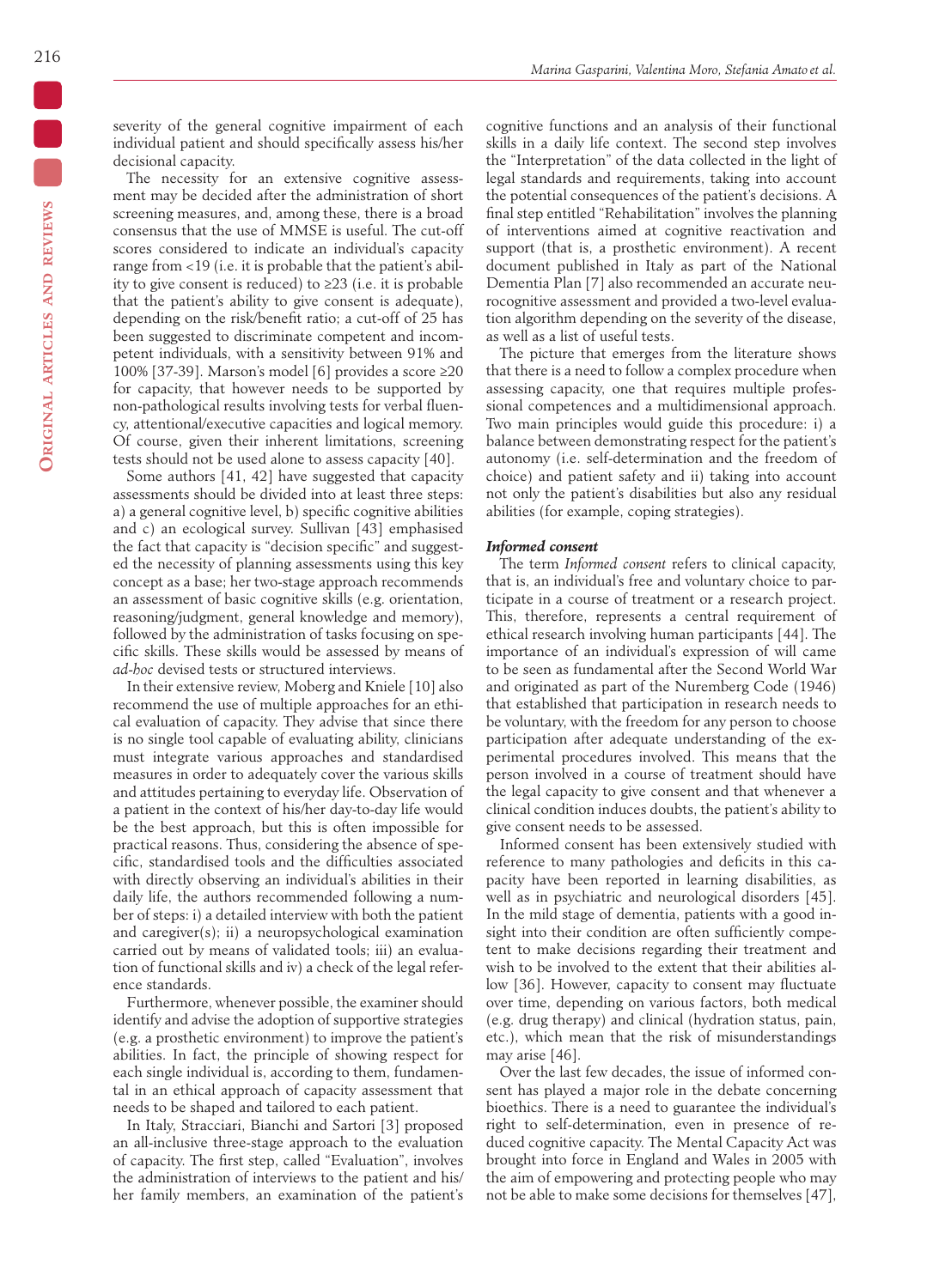and established that patients must be adequately supported in expressing any residual decision-making skills. These skills rely on certain functional abilities, as summarised by four functions: Understanding, Evaluation, Reasoning, and Expression of a choice [48].

The concept of informed consent therefore stems from the legal concern that patients should have adequate information to make informed decisions regarding medical treatments. However, information alone is not enough for an informed choice: the individual's freedom of choice needs to be guaranteed and his/ her ability to use this information to make a rational choice preserved [44]. All of the ethical and legal issues concerning the assessment of this capacity stem from this latter point. Any assessment should therefore reflect the best balance between two extremes: on the one hand, the principle of protecting the patient from choices which may be potentially dangerous for his/her health, and on the other hand, the principle of inviolability of individual choice. This dilemma represents a point which is crucial to the debate on bioethics, as emphasised by some authors who have suggested that not adhering to a principle which safeguards patients with a reduced capacity to act may lead to the risk of "abandoning patients to their rights" [49].

The guidelines and standard procedures relating to obtaining informed consent have long been based on the simple assumption that consent is presumed if a patient does not provide explicit dissent. However, this assumption represents a meagre protection for patients who lack competence [36]. Indeed, this first principle has evolved over time into the current concepts of selfdetermination and autonomy as well as of a kind of therapeutic alliance involving mutual respect. However, despite this change in perspective, these principles still suffer from a lack of standardisation and adequacy with regard to the instruments available [50]. To date, informed consent has often been considered merely a formality, that is, a document to be signed by the patient to protect institutions and clinicians (rather than the patients themselves) in case there are accidents during the medical procedures. Furthermore, the consent form itself is invariably too complex, and is often incomprehensible (not only to those with a lower standard of education) [50] as language that is unfamiliar to the patient is used. Adopting clear, non-technical language and short consent forms which are appropriate to the patient's language skills is thus to be recommended [51]. A recent study in Italy [52] shows that the use of simplified texts considerably increases the possibility of patients with AD understanding the contents of the documents and thus being able to more easily express their preferences.

In fact, informed consent is not a one-time event but an interactive process, in particular for patients suffering from mental deterioration. The above-mentioned document in the Italian National Dementia Plan [7] states that information need not be fully transmitted at the beginning of the therapeutic relationship, but gradually provided as the clinical sessions progress in a way that is consistent with the progression of the individual's situation with regard to their medical condition, thereby integrating new information and advice. In this way, any request for informed consent regarding specific procedures becomes the result of a relationship built on trust based on the principles of protection and auto-determination.

As previously reported, four key elements in the consent procedure relating to treatment for medical (or research) purposes are recognised in the most widespread models of clinical competence [48, 53]: a) *Understanding*: the ability to understand information and the potential risks/benefits of a course of treatment (or of the lack of treatment); (b) *Appreciation*: the ability to apply the information received to one's own condition; (c) *Reasoning*: ensuring that the patient's decision reflects a consequential and comparative process, indicating a rational reasoning process based on the information; and (d) *Choice*: referring to an individual's ability to communicate a decision.

People suffering from dementia may be competent to make decisions regarding simple courses of treatment but incompetent when a choice requires them to weigh and balance the risks and benefits, or when the outcome is uncertain. Thus, thresholds for capacity vary according to the complexity and uncertainty of the decision in question: the higher the risk and uncertainty, the higher the threshold [54]. Some legal standards have been proposed based on the fact that there are various degrees of capacity that patients may reveal when faced with a specific decision. These standards can be easily applied to other competencies to consent, and to decision-making capacities in general *(Table 2)* [55, 56]

An additional ability [LS2] – *making a reasonable* 

#### **Table 2**

Legal Standards [LS] for capacity, according to the complexity and uncertainty of the decision: the higher the risk and uncertainty, the higher the threshold. [LS2] is not accepted for judging the capacity since the reference to "what is a reasonable choice" is arbitrary

| <b>Legal standard</b>        |                                                                                                                                                                                             |
|------------------------------|---------------------------------------------------------------------------------------------------------------------------------------------------------------------------------------------|
| LS1 (advanced stage)         | Evidencing a treatment choice: this standard focuses on the presence or absence of a decision alone                                                                                         |
| LS3 (moderate stage)         | Appreciating consequences of treatment choice: this standard emphasises the patient's awareness about<br>the emotional impact and future consequences of their decision regarding treatment |
| LS4 (mild to moderate stage) | Providing rational reasons for treatment choice: capacity to use logical processes to compare the benefits<br>and risks of various options                                                  |
| LS5 (mild stage)             | Understanding treatments, situation, and choice: this standard requires memory for sequences of<br>information about the treatment and their comprehension                                  |
|                              |                                                                                                                                                                                             |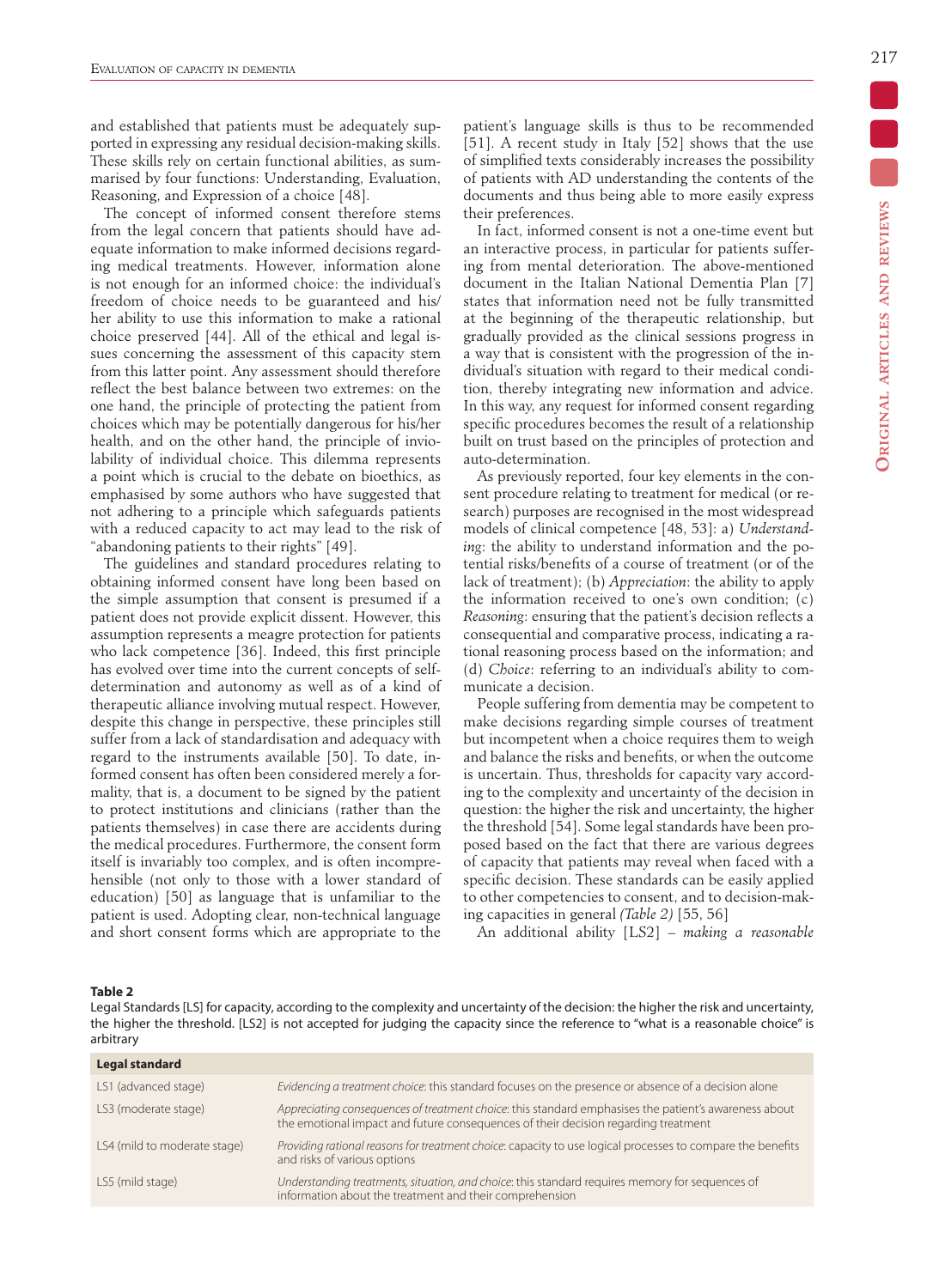*choice regarding treatment when the alternative is unreasonable* – is not accepted as a legal standard for judging the capacity to consent since the reference to "what is a reasonable choice" is arbitrary [57].

## *The assessment of an individual's capacity with regard to informed consent*

Any assessment of capacity to consent to a course of treatment is challenging in cognitively impaired patients, but also crucial in order to respect the two principles of protection and auto-determination. Variable competence rates in elderly people are reported [58], with 54% of full competence among AD patients, 44% in nursing home residents and 68% in patients with learning disorders; however, the same study indicates that clinical judgment alone is reliable in only 42% of cases, with a prevalence of false negative over false positive results.

To date, the assessment tools available fall into two categories: traditional psychometric tests and *ad hoc* structured interviews/questionnaires. Both of these methods have advantages and limitations, so a combination of the two used in tandem is a good solution. Furthermore, it is important to investigate the role of emotions in the decision-making process, through both structured tools and in-depth psychological observations in clinical settings.

Several reviews on cognitive tools have been published over the last decade, but only a few of these have been systematic *(see Supplementary Material available online)*. A possible reason for the scarcity of contributions in this area is exemplified by the fact that a study by Hein and colleagues was initially (2014) published on the Cochrane Library website but was later withdrawn with the reason given that: "there is currently no clear diagnostic gold standard to compare the reviewed diagnostic tests making it impossible to assess the sensitivity and specificity of measures" (Cochrane Database of Systematic Reviews, 2015).

In effect, we found only two systematic reviews on this topic: the first [34] concerns assessments of capacity according to legal requirements in the UK, and the second [59] focuses on various different instruments that measure decision-making capacities in a medical setting. Both studies focused on two critical features: i) the fact that despite a wide range of instruments, there is no gold standard for the assessment of capacity, and this hampers any evaluation of the various different approaches and ii) none of the instruments available provides a clinical cut-off score that physicians can use to determine whether a patient has sufficient decisionmaking capabilities. However, even though this last factor may be considered to be a limitation, it is worth nothing that not having a pre-defined cut-off is very much in line with the idea that decision-making is not an all-or-nothing process. An integration between the opinion of a healthcare professional and the results of a structured assessment process would therefore constitute the most robust approach [34].

The association between informed consent and various specific cognitive domains has been widely studied over the last twenty years [60-62]. Extensive intraindividual variability in performance has proven to be predictive of a higher risk of deficits in decision-making capacities [63]. More specifically, studies assessing people's ability to give their consent to treatment have suggested that measures related to executive functions are the main predictive factors [64]. However, to date, there has not been a clear pattern of association between specific cognitive skills and decision-making, and the lack of a gold standard hampers the validation of specific instruments [65]. In an attempt to define the predictors of a person's ability to consent, Marson [6] examined the correlational studies between the Capacity to Consent to Treatment Instrument (CCTI) and Legal Standards (LS). Deficits in semantic memory, conceptualisation and verbal recall appear to be associated with reduced Understanding and Choice in mild to moderate stages of Alzheimer's disease (LS5). Deficits in executive functions are associated with reduced capacity for Appreciation and Reasoning in mild to moderate stages of dementia (LS4) and the identification of the consequences of the choice made in moderate stages (LS3). Finally, deficits in receptive language and semantic memory (naming) are associated with a reduced ability to communicate a simple choice in advanced stages of dementia (LS1).

Among structured interviews and/or questionnaires which assess clinical competence, Dunn, *et al*. [66] indicated the MacArthur Competence Assessment Tool for Treatment (MacCAT-T) and for Clinical Research (MacCAT-CR) as the best choices for measuring capacity to consent to treatment and research, due to their comprehensiveness and supporting psychometric data. Sessums, *et al* [58], however, reported the Aid to Capacity Evaluation (ACE) as being the best instrument to assist physicians in the assessment of medical decision-making capacities. This tool is available on the University of Toronto website and should always be associated with an MMSE lower than 24. However, this combination is not sufficient to determine capacity in patients with focal neurological disorders, and a comprehensive cognitive evaluation is always required [67].

The CCTI is similar to the ACE but has mainly been validated with AD patients. It shows a good correlation with several neuropsychological tasks [4], including phonemic and semantic fluency tests. In their model, Marson, *et al* [4] concluded that the integrity of frontal functions is a critical aspect in the assessment of decisional capacity, whereas memory defects are considered to be an "operational" deficit which may be compensated for by reminders [68].

While the standardisation of materials and procedures is quite simple for the cognitive tests that are used in clinical practice, any adaptation of interviews structured in order to cover specific situations may compromise the internal consistency of the test. In fact, standardisation is a key attribute for all psychometric tools, and any changes in content can potentially lead to a bias on inter-rater and test-retest reliability [69]. In principle, interviews may be useful in terms of guiding the assessment and supporting an experienced clinical judgment, but they cannot replace this latter [60, 70]. For example, the MacCAT-T takes into account the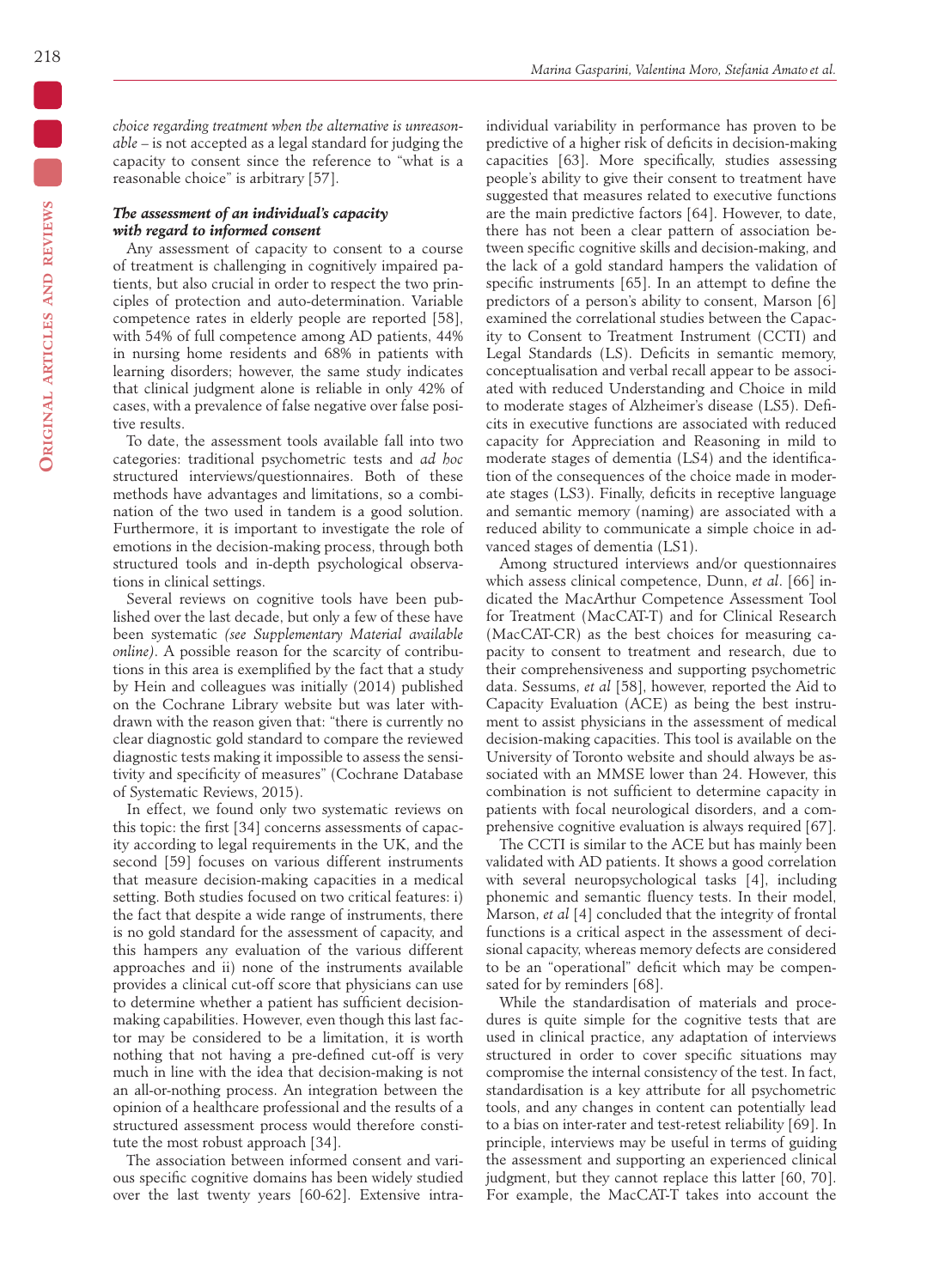interactive and contextual nature of capacity and thus intentionally does not provide cut-off scores and relies on the collection of additional information such as interviews with family members, behavioural and ecological observations and an evaluation of the patient's value system.

In conclusion, despite the fact that there are many instruments and tools, a comprehensive assessment of capacity is often difficult and requires time. Moreover, the majority of instruments require further testing [70]. The MacCAT-T and the CCTI are currently the most widely used interviews and the latter seems nowadays to be the only one with normative values [4]. However, research on this topic is still ongoing, as confirmed by a number of reports of new tools, such as, for example, the University of California Brief Assessment of Capacity to Consent (UBACC). This is considered to be particularly promising as a result of both its simplicity and its applicability in clinical practice [45], but it is currently only applied to patients with psychiatric disorders.

Unfortunately, none of the above-mentioned instruments are available in Italian.

## *An emerging area of clinical and legal interest: testamentary capacity*

In western societies, requests for assessments of testamentary capacity have been increasing since many populations are progressively ageing and illnesses related to dementia are more prevalent. In addition, relationships have become more and more complex in terms of financial aspects and family structures now often characterised by divorce, second marriages, de facto unions with the individuals within a family often living at great geographical distances from one another. All of this makes it difficult to resolve conflicts that arise regarding wills and inheritance and thus there is a greater necessity to ascertain the testamentary capacities of the individual concerned.

Testamentary capacity (TC) may be defined as the ability of a person (testator/testatrix) to make his or her own will in a clear and valid way [71, 72]. While from a legal point of view TC is subject to variations from country to country in accordance with the relative civic codes, from a neuropsychological perspective it is based on two general functions, an individual's capacity to understand relevant facts and to appreciate the reasonably foreseeable consequence of a decision.

As with other capacities, TC is considered to be present until proven otherwise, and a diagnosis of illness does not *per se* mean a deficit in TC [73, 74]. It is important to note that TC does not necessarily imply the ability to comprehend or manage complex financial transactions for instance [73, 75], but rather refers to a minimum level of the mental capacity required to make a will [75]. However, some cognitive abilities are in effect needed in order to create a will: individuals should be aware that they are making a plan to dispose of their estate after their death, to recognise the natural beneficiaries and to know the nature and extent of their estate. When there are doubts about whether these abilities are compromised, additional information is necessary and an assessment to establish the presence of capacity needs to be carried out. This is particularly important in those situations where cognitive abilities are apparently preserved, and deficits are hidden by adequate social interactions.

A seminal contribution to the doctrine regarding TC was given by the Banks *versus* Goodfellow sentence, the criteria of which have been recently revised by Shulman and colleagues [76, 77]. According to their interpretation, the authors suggest that the testator must be able to understand not only the act of making a will but also its potential effects. He/she needs to know the nature and extent of his/her property and to be able to clearly communicate the distribution of this property (particularly if the current wishes are different from those previously expressed). In addition, the testator must be capable of evaluating the claims of those who might be expected to benefit from the estate and express the rationale behind his/her choices. Finally, the testator needs to be free of mental disorders. However, any such symptoms will only invalidate the will when they clearly influence the disposition of the estate [73].

In any situation where these abilities are in doubt, a specific assessment is required. As TC is a function relating to both legal and medical fields, a collaborative approach is necessary to carry out an evaluation. Currently, any request for an assessment is usually advanced by a judge or a solicitor, often because there are disputes among the people involved in the inheritance or because there is the potential for a controversy in the future. However, when assisting a patient with dementia and his/her family, we must take into account that the patient's clinician may understand when and if it is appropriate to discuss making a will with the patient.

Unfortunately, to date there are no standardised tools for the clinical assessment of TC [77] and studies focusing on instruments which have been specially designed for the investigation of TC in elderly people or people with dementia are meagre. As a consequence, clinicians are required to achieve a general picture of an individual's capacity by means of integrating psychometric measures and other complex information relating to the testator's daily life and social relationships.

In general, assessments may be based on Retrospective or Contemporary evaluations.

Retrospective evaluations are requested when the testator is deceased and his/her mental state at the moment of drafting the will is being questioned. This process has been described as a sort of neuropsychological "autopsy", that is, an evaluation of the testamentary capacity of a person who has deceased and thus for whom an objective assessment is not available [78]. In this case, only collateral information and pre-mortem documentation are available in order for an opinion on the testator's capacity to be formed. Useful information comes from the results of prior medical and nursing home records (with lists of the individual's medications) and neuropsychological assessments, in addition to copies of other wills (when present), academic records, work performance records and financial transactions [72]. Medical reports should be collected in a systematic way following a "chronological" approach which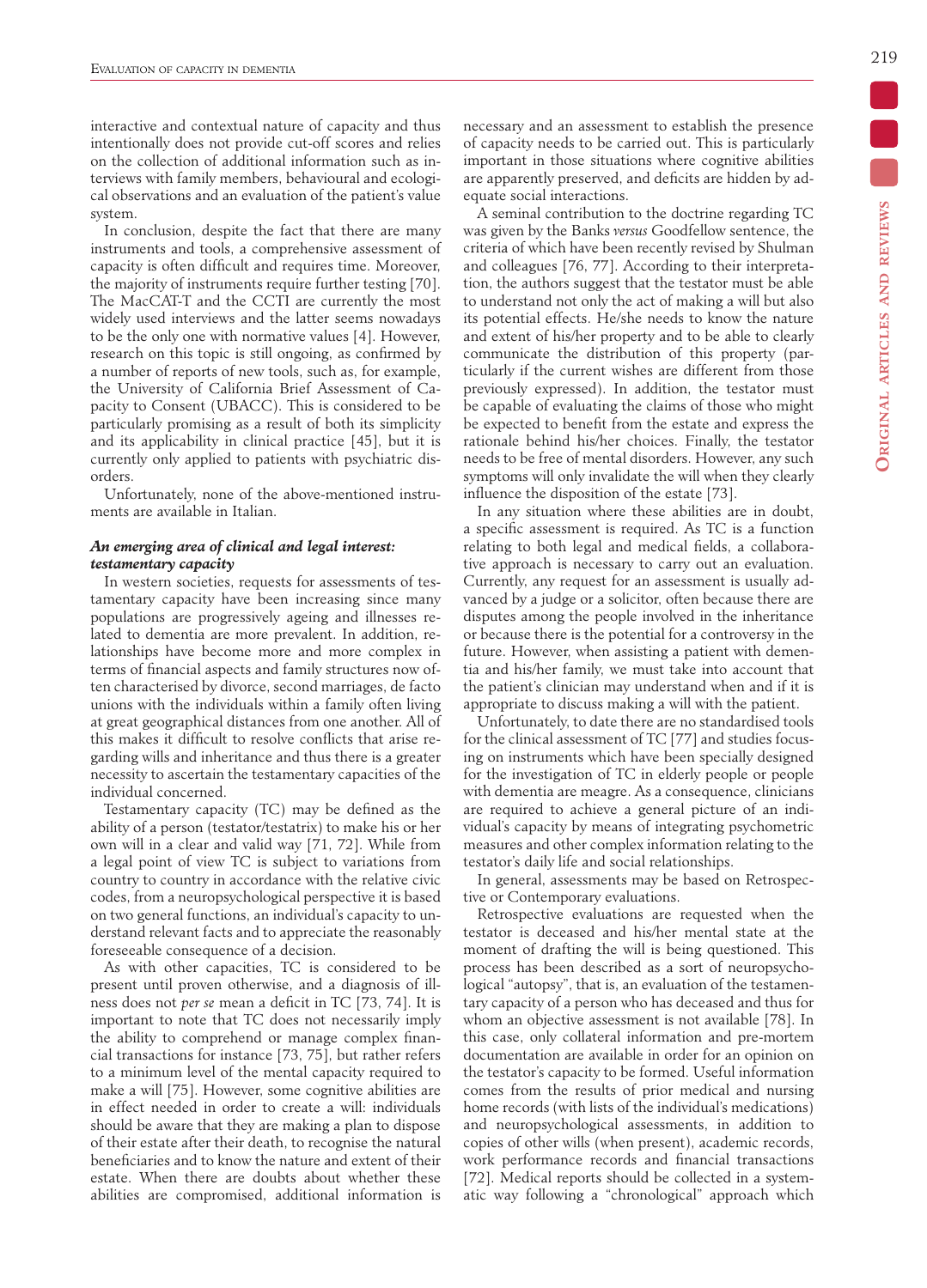makes it possible to track the progress of the testator's cognitive abilities. The date of the will is used as a reference point [79]. Another relevant source of information is the testator's personal correspondence and anything they have written, both of which may reveal the quality of the testator's interpersonal relationships and their intentions. Any other relevant legal documents can also be requested from people who were closely associated with the person in question, such as family members, close friends and medical staff (for details, see [79]).

Contemporary evaluation is, however, recommended where possible for obvious reasons. Unlike retrospective evaluations, in this type of assessment, it is possible for the examiner to garner a cognitive picture of the individual at the moment when the will was drafted. Furthermore, contemporary assessments represent a means of avoiding any subsequent inquiry into the requisite decisional capacity of the person after their death thus preventing potential litigation, expense, and any negative impact on family relationships [77].

As in the case of clinical competence, the tools employed for the assessment of TC include cognitive tests, interviews or questionnaires, and a variety of instruments for functional assessment. General tests of cognitive ability are recommended [80, 81] since these furnish indications regarding an individual's cognitive profile which will assist the examiner in the identification of strengths and weakness and in terms of deciding which cognitive functions need to be assessed in depth. In general, executive functions are assessed in order to have data regarding the testator's capacity for the planning and reasoning required for the distribution of his/her estate. Ability to calculate, working memory and cognitive estimation are tested with the aim of ascertaining the testator's awareness of the current values of any assets he/she wishes to bequeath. Tests relating to semantic and autobiographical memory allow the examiner to not only establish whether the testator understands the nature and extent of any properties to be disposed of, but also whether he/ she recalls the nature of his/her relationships and is able to evaluate any potential claims from people who might expect to benefit from the estate. Finally, language competence is tested in order to ascertain whether the individual is capable of understanding the text of a will and of communicating his/her personal wishes in a clear and rational way [82, 76, 77, 74, 79].

In the literature on the subject, there are some semistructured interviews that investigate financial capacities (e.g., Hopemont Capacity Assessment Interview (HCAI); the Financial Capacity Instrument (FCI) [83, 53], but these are not specific to TC. The Testamentary Capacity Instrument (TCI) [82] is more specific and involves a list of questions to be administered orally or in writing. The questions focus on the four legal criteria introduced by Banks *versus* Goodfellow (1870): "he ought to be capable of making his Will with (i) an understanding of the nature of the business in which he is engaged, (ii) a recollection of the property he means to dispose of, and (iii) of the persons who are the object of his bounty, and (iv) the manner in which it is to be distributed between them". Finally, any functional assessment should comprise an evaluation of the daily activities the

person engages in including those which are associated with the management of finances and properties.

Whatever instruments are chosen for an assessment, it is crucial that the examination follows a systematic approach which provides evidence both of any individual weakness and any residual abilities and competencies. Furthermore, certain ethical aspects should be considered.

First of all, the testator needs to be informed about the specific, legal nature of the assessment and he/she must be informed that personal questions may be addressed to him/her that may be related to private issues. Whenever possible, assent for a cognitive evaluation should be requested, even if this could result in an impasse (i.e. when the patients themselves are asked for their consent to be assessed on their abilities to make a will). The person carrying out the evaluation should also clearly understand the main questions to be asked depending on whether, for example, there is a doubt regarding the testator's ability to estimate his/her property or comprehend financial issues or he/she has difficulty recognising his/her relatives.

Another aspect that is of value from an ethical point of view relates to the context of the assessment. In particular, this should be conducted in the absence of anyone who might benefit from the will [73, 84]. This in some way guarantees a reduction of any external influences on the testator's wishes. The risk of undue influence is particularly high in the case of vulnerable people or in cases where the testator's wishes have changed over time. In these cases, it may be useful to identify the timeline of these changes and to understand the circumstances in which these happened in the context of the testator's relationships. For example, a manipulator may be identified in a person who acts in order to isolate the client from their usual support networks, encourage mistrust in others whilst winning over the client with gifts and acts of kindness, thus placing the individual in a position where they feel they are obliged to change their financial arrangements in favour of the potential manipulator [74].

Last but not least, TC assessment requires sufficient time. An ethical approach to evaluation may involve the necessity of collecting information from various different sources and in various different contexts (e.g. not only in a clinical setting but also at the testator's home). This may take more time and multiple sessions of assessment may be necessary. Understanding the current capacities of an individual can often be a complex task and every effort must be made to realistically investigate any remaining capacity.

## **DISCUSSION**

The purpose of the present review was to collect and synthesise current knowledge concerning two domains of capacity which are of particular interest for clinical purposes: the capacity to give informed consent and testamentary capacity. A multidisciplinary perspective that integrates ethical, medical-legal issues and clinical assessment was adopted. The aim was also to provide clinicians with a theoretical and empirical overview that might be useful in their clinical practice. Some consid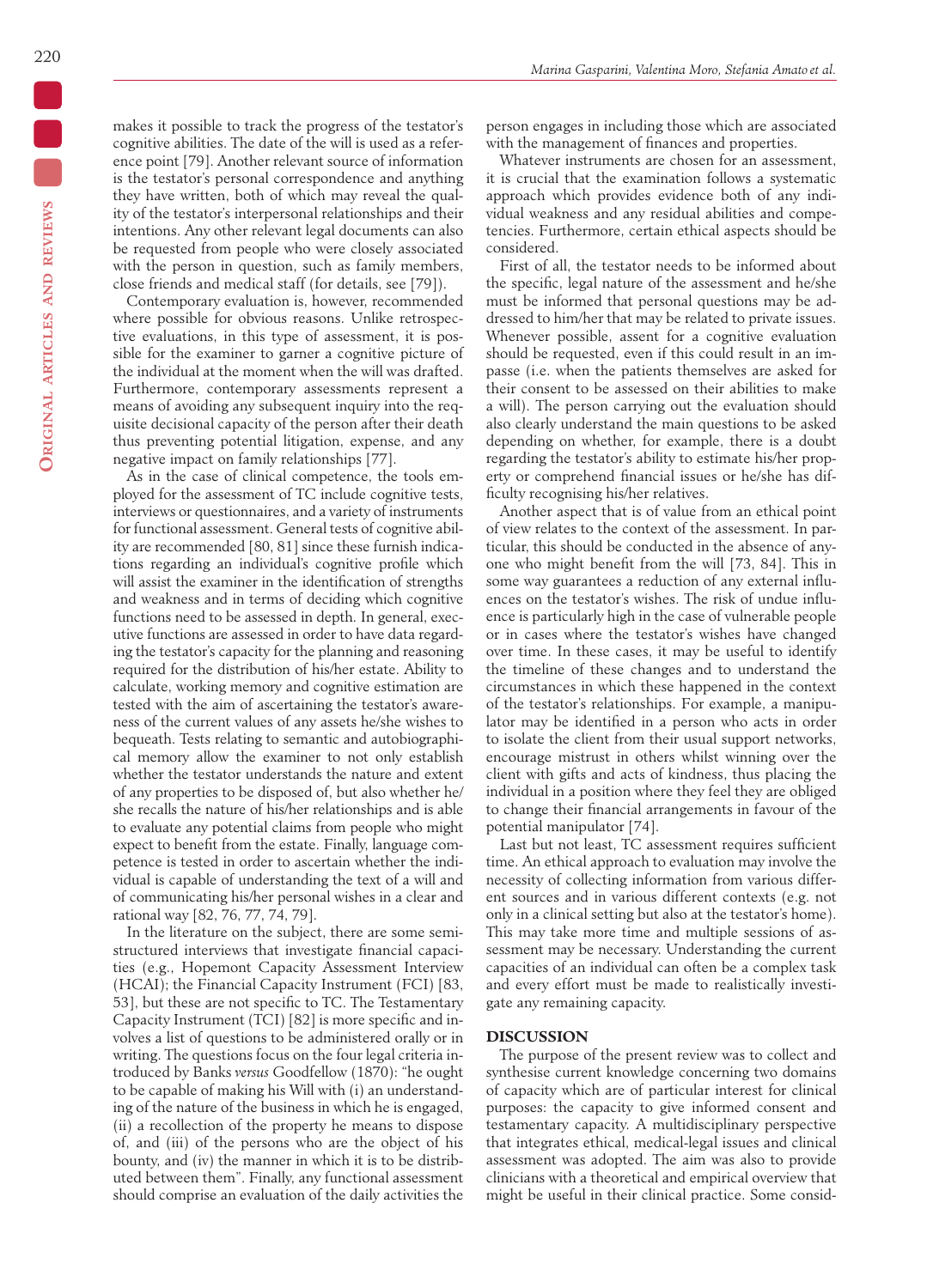erations emerged from our revision of the scientific literature on the subject covering the last 30 years.

Firstly, to date there have been no tests designed to measure capacity: all of the tools available have been adapted from those used for clinical diagnostics, and they investigate specific functions rather than abilities, with the result that the scores do not provide any relevant information concerning any compensatory, adaptive strategies implemented by the patient to face the demands of daily life [3]. Similarly, there are no standards for assessing capacity, probably due to the fact that patients vary greatly from one to another even though the diagnoses and levels of medical care are similar [65]. There is also the question of the specificity of the various different contexts relative to each individual (e.g. the risk/benefit ratio). This means that a case-bycase tailor made approach is required.

An issue in Italy regards the lack of translations and validation for structured interviews (e.g., informed consent, driving skills, testamentary skills, etc), that are widespread in English-speaking countries where these have been developed and validated. Although interviews should not be considered as indicators of ability but integrated into a neuropsychological examination, the absence of translations and validations constitutes a serious limitation for the Italian health system [7].

Secondly, the lack of a gold standard is now the greatest challenge since the complexity of assessments of capacity cannot be reduced to simple scores for cognitive tests or questionnaires but is a complex endeavour involving cross-disciplinary knowledge involving, for instance, ethics, law, neuropsychology and neuroscience [59]. Cognitive and emotional abilities, personal values and experiences are also important factors that influence decision-making. None of the instruments currently available are sufficiently flexible or broad in scope for individual and contextual factors to be taken into consideration, and thus in-depth investigations and consideration of every patient's narratives are essential.

In light of this, the following ethical recommendations for the neuropsychological evaluation of capacity are particularly important [3, 11, 85]:

i) the use of several tools and various different approaches to the evaluation of the patient's daily life functioning skills;

ii) respect for his/her residual autonomy to whatever degree it is present and

iii) a tailored approach to his/her emotional, functional and cognitive responses, as well as to clinical and socio-demographic conditions.

Thirdly, an issue which we consider needs to be addressed emerged from the present review. This concerns the lack of emphasis on the concept of awareness within any assessment of capacity. Anosognosia (i.e., a lack of awareness) is a multifaceted syndrome that may affect patients with dementia. Awareness has been defined as "a reasonable or realistic perception or appraisal of a given aspect of one's situation, functioning, performance, or of the resulting implications, which may be expressed explicitly or implicitly" [86]. In cases of mental deterioration, anosognosia may involve some cognitive functions and not others, and often concerns impairments in daily activities [87, 88]. Although not directly correlated with capacity, in AD awareness needs to be specifically investigated [89-91]. In fact, an inability to recognise one own's symptoms may lead patients to make inadequate decisions [92].

It is noteworthy that awareness shares some brain networks with decision-making. Recent studies indicate a role of the medial structures in anosognosia, in particular the right temporal medial cortex, including the hippocampus [93] There are also disconnections within medial subsystems of the default mode network, subserving autobiographic memory and emotional states [94, 95]. We thus consider that an evaluation of capacity in a patient with dementia should not ignore tests regarding the awareness of self and of one's own symptoms and disease.

Lastly, it is worth considering two ethical issues. The first arises from a reflection on the subject of autonomy proposed by Reichlin in *Ethics and neuroscience* (p. 112) [96]: "autonomy (in dementia) cannot be conceived of as being based on the full decision-making freedom to make decisions, by a rational individual, who is fully informed and capable of pursuing a proper life plan. This representation, which is disproportionate in any individual made weak and vulnerable by a disease, appears to be altogether inapplicable to patients suffering from dementia".

If this is the case, autonomy cannot be the only value involved in the physician-patient relationship. It must also be accompanied by the concept of "best interest", which includes not only respect for the individual's previous wishes, but should also take into account the care required for his/her current well-being and quality of life. The second issue relates to the impact of ethical principles on clinical practice [97]. The care of dementia is deeply intertwined with ethical aspects, in all clinical and personal interactions, and general ethical principles such as "respect for patient autonomy" and "beneficence" should be at the basis of all medical decisions at every step (e.g. the communication of the diagnosis, information about the clinical course of the disease, drug therapy, etc.).

In conclusion, we consider that our findings will be useful for both clinicians and law practitioners when an analysis of protective measures and the patient's need for guardianship is being carried out. Limiting the role of guardianship to complex decisions may be enough to protect the majority of patients suffering from mild forms of AD. Less restrictive legal options, such as supporting in decision-making, might be applied for simpler decisions.

#### *Limits*

Our paper is structured as a systematic review. It focuses on reviews rather than on original articles, a choice which was necessitated by the multidisciplinary approach adopted and the long-time window considered (30 years). Unfortunately, quantitative findings on this topic are few. The field of systematic reviews on ethical issues lacks broadly consented standards, such as those available for systematic reviews on clinical research [98].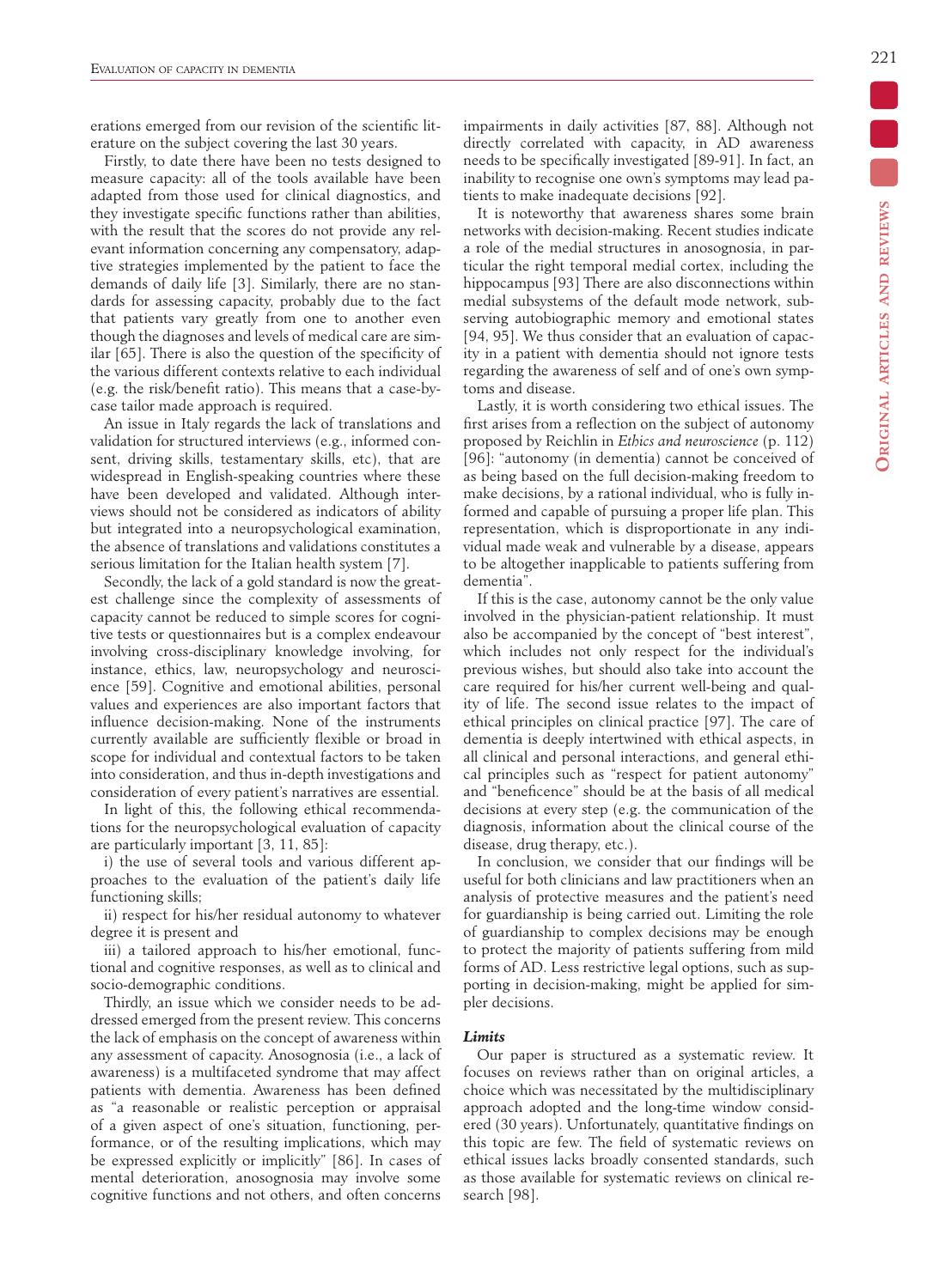Moreover, the study does not consider the symptomatic predementia phase – that is, mild cognitive impairment (MCI). Along with the ascertaining of capacity in patients with dementia, some studies have focused on MCI, showing that some of these patients exhibit problems with making competent decisions, in particular regarding treatments and research protocols [40]. However, the diagnostic criteria for MCI state that cognitive changes should be sufficiently mild as not to compromise social and occupational functioning [99]. Furthermore, a reversion to normality has been described as a common outcome in this condition [100]. Addressing the issue of competence in MCI thus deserves a specific investigation and is beyond the scope of this study, which originated from the National Dementia Plan [7].

The main limitation of our study is probably due to the "cultural" bias present in the review of the literature. Indeed, the studies reported refer to various cultural contexts and legislative contexts and this makes it difficult to make comparisons. On the other hand, all of these studies came from Europe and North America and thus we cannot exclude the possibility that a rethink of the constructs of capacity and competence might be necessary when investing different cultural contexts.

Another limitation is that it was extremely difficult to find a solution to the issue regarding the confusion in terminology involving the various different shades of meaning that the authors give to the concepts of autonomy in competence and self-determination. We consider that only thorough integration between the many different professionals (e.g., legislators, judges, clinicians and neuropsychologists) will overcome this problem.

Finally, the interaction between cognitive and emotional dimensions in relation to the definition of capacity was not specifically discussed in this review as the literature on the subject is meagre. Further studies are necessary to investigate this relationship since it is fundamental in order to respect individuals in their uniqueness.

#### **REFERENCES**

- 1. Legge 9 gennaio 2004, n. 6. Introduzione nel libro primo, titolo XII, del codice civile del capo I, relativo all'istituzione dell'amministrazione di sostegno e modifica degli articoli 388, 414, 417, 418, 424, 426, 427 e 429 del codice civile in materia di interdizioni e di inabilitazione, nonché relative norme di attuazione, di coordinamento e finali. Gazzetta Ufficiale – Serie Generale n. 14, 19 gennaio 2004.
- 2. Legge 22 dicembre 2017, n. 219. Norme in materia di consenso informato e di disposizioni anticipate di trattamento (18G00006) Gazzetta Ufficiale – Serie Generale n. 12, 16 gennaio 2018.
- 3. Stracciari A, Bianchi A, Sartori G. Neuropsicologia forense. Bologna: Il Mulino; 2010.
- 4. Palmer B, Harmell A. Assessment of healthcare decisionmaking capacity. Arch Clin Neuropsychol. 2016;31:530- 40.
- 5. Appelbaum PS, Gutheil TG. Clinical handbook of psychiatry and the law. Baltimore: Williams & Wilkins; 1991.

# **CONCLUSIONS**

The evaluation of capacity in patients with dementia has several crucial aspects. On the one hand, these are linked to the patient's fragility which requires special care from people who are in contact with him/her (e.g., judges, caregivers and clinicians). Unfortunately, the urge to exclude the patient from the decisional process is common in real life, but his/her participation should instead be enhanced and validated. On the other hand, capacity is not a dichotomous condition to be merely defined as "present/absent". It always refers to a specific decision, in a given context and at a given time [101].

This involves an all-encompassing tailored approach to the assessment of capacity, and a continuous effort to help the patient to express his/her opinion when applying standardised procedures in a clinical setting. Clinicians should therefore be well trained in order to develop such skills, and to bear constantly in mind the importance of demonstrating respect for the autonomy and dignity of the patient.

The implementation of a series of tools to aid assessments of capacity and the validation of *ad hoc* questionnaires are strongly recommended in order for the current limitations in clinical practice to be overcome.

#### *Acknowledgments*

This study has been undertaken as a part of the research programme entitled "Population aging and generational transitions", operating within the framework of "Law, Changes and Technologies", a Project of Excellence of the Department of Law at the University of Verona.

## *Conflict of interest statement*

The Authors certify that neither financial nor nonfinancial involvements that might represent a conflict of interest affect their work.

*Received* on 17 February 2021. *Accepted* on 9 June 2021.

- 6. Marson D, Cody H, Ingram K, Harrell L. Neuropsychological predictors of competency in Alzheimer's disease using a rational reasons legal standard. Arch Neurol. 1995;52:955-9.
- 7. Conferenza delle Regioni e delle Province Autonome. Raccomandazioni per la governance e la clinica nel settore delle demenze. 6 agosto 2020. Available from: www. regioni.it/newsletter/n-3900/del-10-08-2020/raccomandazioni-per-la governance-e- la-clinica-nel-settore-delledemenze-21590.
- 8. Moher D, Liberati A, Tetzlaff J, Altman DG, The PRISMA Group. Preferred reporting items for systematic reviews and meta-analyses: the PRISMA statement. PLoS Med. 2009;6:e1000097. doi:10.1371/journal. pmed1000097
- 9. Gossman W, Lee M, Goldstein S. EMS, capacity and competence. Treasure Island: Stat Pearls Publishing; 22 Dec 2017.
- 10. Moberg P, Kniele K. Evaluation of competency: ethical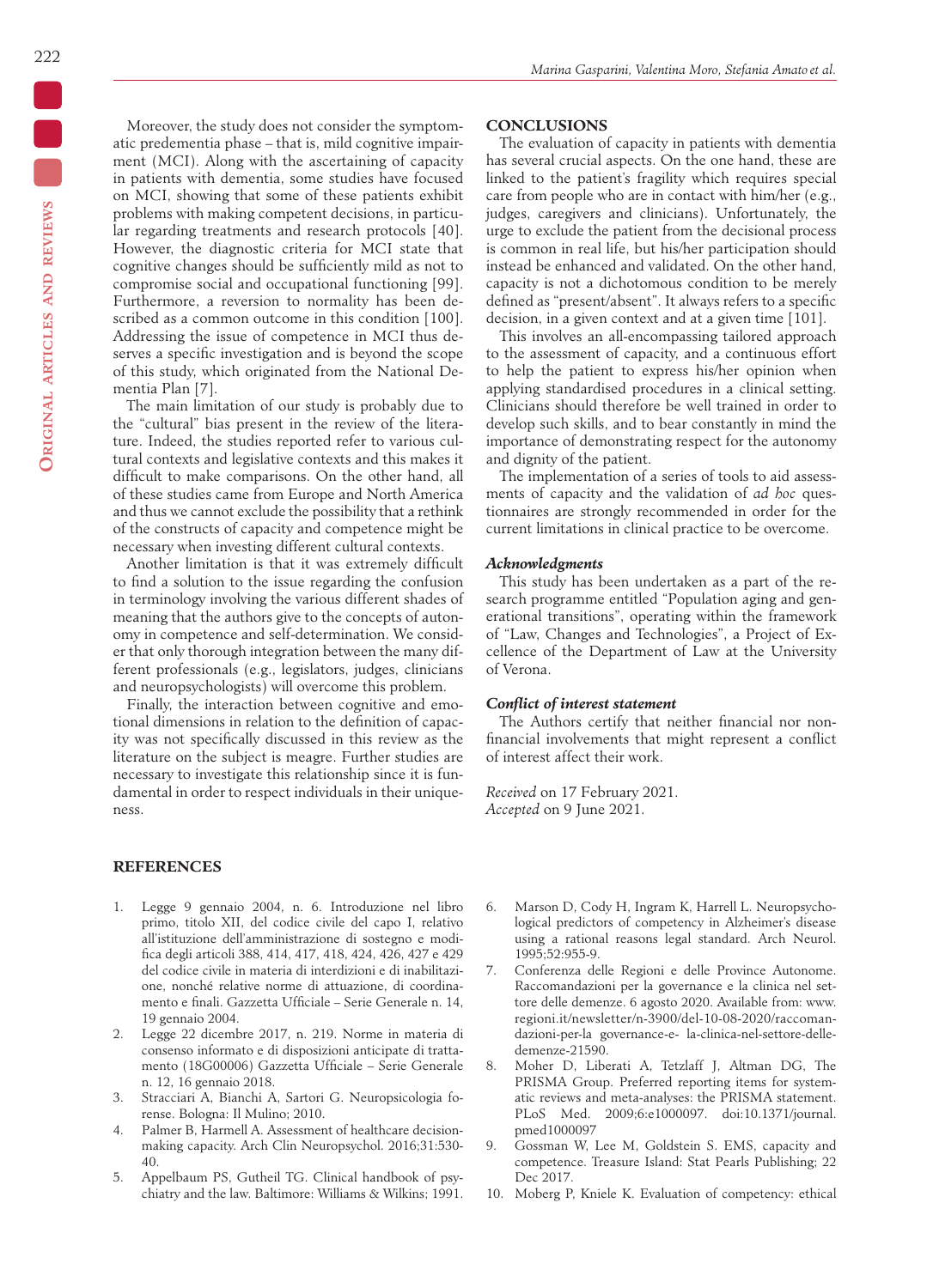considerations for neuropsychologists. Appl Neuropsychol. 2006;13:101-14. doi:10.1207/s15324826an1302\_5

- 11. Moye J, Marson DC, Edelstein B. Assessment of capacity in an aging society. Am Psychol. 2013; 68:158-71. doi:10.1037/a0032159
- 12. Darby R, Dickerson B. Dementia, decision-making, and capacity. Harv Rev Psychiatry. 2017;25:270-8. doi:10.1097/HRP.0000000000000163
- 13. Resnick P, Sorrentino R. Competence *vs* capacity: an analysis for medical professionals. Psychiatric Times. 2005;23(14).
- 14. Ganzini L, Volicer L, Nelson W, Fox E, Derse A. Ten myths about decision-making capacity. J Am Med Dir Assoc. 2005;6:S100-104. doi: 10.1097/01.JAM.0000129821. 34622.A2
- 15. Willner P. Capacity and competence: limitations on choice and action. Adv Ment Health and Intellectual Disabilities. 2011;5:49-56.
- 16. Sabatino C. Capacity (Competence) and incapacity. MSD manuals. May 2021. Available from: www.msdmanuals.com/professional/special-subjects/medicolegalissues/capacity-competence-and-incapacity.
- 17. Lai J, Karlawish J. Assessing the capacity to make everyday decisions: a guide for clinicians and an agenda for future research. Am J Geriatr Psychiatry. 2007;15:101-11.
- Widera E, Steenpass V, Marson D, Sudore R. Finances in the older patient with cognitive impairment. "He didn't want me to take over". JAMA. 2011;305:698-706.
- 19. Spreng R, Karlawish J, Marson D. Cognitive, social, and neural determinants of diminished decision-making and financial exploitation risk in aging and dementia: a review and new model. J Elder Abuse Negl. 2016;28:320-44. doi: 10.1080/08946566.2016.1237918
- 20. Lepping P, Stanly T, Turner J. Systematic review on the prevalence of lack of capacity in medical and psychiatric settings. Clin Med Lond Engl. 2015;15:337-43.
- 21. Kim S, Karlawish J, Caine E. Current state of research on decision-making competence of cognitively impaired elderly persons. Am J Geriatr Psychiatry. 2002;10:151-65.
- 22. Gleichgerrcht E, Ibáñez A, Roca M, Torralva T, Manes F. Decision-making cognition in neurodegenerative diseases. Nat Rev Neurol. 2010;6:611-23. doi:10.1038/nrneurol.2010.148
- 23. Sudo FK, Laks J. Financial capacity in dementia: a systematic review. Aging Ment Health. 2017;21:677-83. doi: 10.1080/13607863.2016.1226761
- 24. Bhatt J, Walton H, Stoner C, Scior K, Charlesworth G. The nature of decision-making in people living with dementia: a systematic review. Aging Ment Health. 2018;24:363-73. doi: 10.1080/13607863.2018.1544212
- 25. Kim S. The ethics of informed consent in Alzheimer disease research. Nat Rev Neurol. 2011;7:410-4. doi:10.1038/nrneurol.2011.76
- 26. Kim S, Appelbaum P. The capacity to appoint a proxy and the possibility of concurrent proxy directives. Behav Sci Law. 2006;24:469-78.
- 27. Davis R, Ziomkowski M, Veltkampet A. Everyday decision making in individuals with early-stage Alzheimer's disease: an integrative review of the literature. Res Gerontol Nursing. 2017;10:240-7. doi:10.3928/19404921- 20170831-05
- 28. High D. Surrogate decision making. Who will make decisions for me when I can't? Clin Geriatr Med. 1994;10:445-62.
- 29. Thiebaut de Schotten M, Dell'Acqua F, Ratiu P, Leslie A, Howells H, Cabanis E, Iba-Zizen MT, Plaisant O, Simmons A, Dronkers N, Corkin S, Catani M. From Phineas Gage and Monsieur Leborgne to H.M.: revisiting discon-
- 30. Northoff G. Neuroscience of decision making and informed consent: an investigation in neuroethics. J Med Ethics. 2006;32:70-3. doi: 10.1136/jme.2005.011858
- 31. Fellows L. The cognitive neuroscience of human decision making: a review and conceptual framework. Behav Cogn Neurosci Rev. 2004;3:159-72. doi: 10.1177/1534582304273251
- 32. Freedman M, Stuss D, Gordon M. Assessment of competency: the role of neurobehavioral deficits. Ann Intern Med. 1991;115:203-8.
- 33. Kluge EH. Competence, capacity, and informed consent: beyond the cognitive-competence model. Can J Aging. 2005;24:295-304. doi:10.1353/cja.2005.0077
- 34. Pennington C, Davey K, ter Meulen R, Coulthard E, Kehoe P. Tools for testing decision-making capacity in dementia. Age Ageing. 2018;47:778-84. doi:10.1093/ ageing/afy096
- 35. Sturman E. The capacity to consent to treatment and research: a review of standardized assessment tools. Clin Psychol Rev. 2005;25:954-74. doi:10.1016/j. cpr.2005.04.010
- 36. Johnson R, Karlawish J. A review on ethical issues in dementia. Int Psychogeriatr. 2015;27:1635-47. doi/ org/10.1017/S1041610215000848
- 37. Appelbaum PS. Clinical practice. Assessment of patients' competence to consent to treatment. N Engl J Med. 2007;357:1834-40.
- 38. Kim S, Caine E. Utility and limits of the Mini Mental State Examination in evaluating consent capacity in Alzheimer's disease. Psychiatr Serv. 2002;53:1322-4.
- 39. Raymont V, Bingley W, Buchanan A, David A, Hayward P, Wessely S, Hotopf M. Prevalence of mental incapacity in medical inpatients and associated risk factors: crosssectional study. Lancet. 2004, 364:1421-7. doi: 10.1016/ S0140-6736(04)17224-3
- 40. Appelbaum P. Consent in impaired populations. Curr Neurol Neurosci Rep. 2010;10:367-73. doi: 10.1007/ s11910-010-0123-5
- 41. Moye J. Assessment of competency and decision making capacity. In: Lichtenberg P (Eds). Handbook of assessment in clinical gerontology. New York: Wiley; 1999.
- 42. Moberg P, Rick J. Decision-making capacity and competency in the elderly: a clinical and neuropsychological perspective. Neuro Rehab. 2008;23:403-13.
- 43. Sullivan K, Neuropychological assessment of mental capacity. Neuropsychol Rev. 2004;14:131-42. doi: 10.1023/b:nerv.0000048180.86543.39
- 44. Slaughter S, Cole D, Jennings E, Reimer MA. Consent and assent to participate in research from people with dementia. Nurs Ethics. 2007;14:27-40. doi: 10.1177/0969733007071355
- 45. Gilbert T, Bosquet A, Thomas-Antérion C, Bonnefoy M, Le Saux O. Assessing capacity to consent for research in cognitively impaired older patients. Clin Interv Aging. 2017;12:1553-63. doi: 10.2147/CIA.S141905
- 46. West E, Stuckelberger A, Pautex S, Staaks J, Gysels M. Operationalising ethical challenges in dementia research – a systematic review of current evidence. Age Ageing. 2017;46:678-87. doi: 10.1093/ageing/afw250
- 47. UK Gov. Mental Capacity Act 2005: Deprivation of liberty safeguards assessments. UK Gov. 2005. Available from: https://www.legislation.gov.uk.
- 48. Grisso T, Appelbaum PS. Assessing competence to consent to treatment: a guide for physicians and other health professionals. New York: Oxford University Press; 1998.
- 49. Hafen BC. Children's liberation and the new egalitari-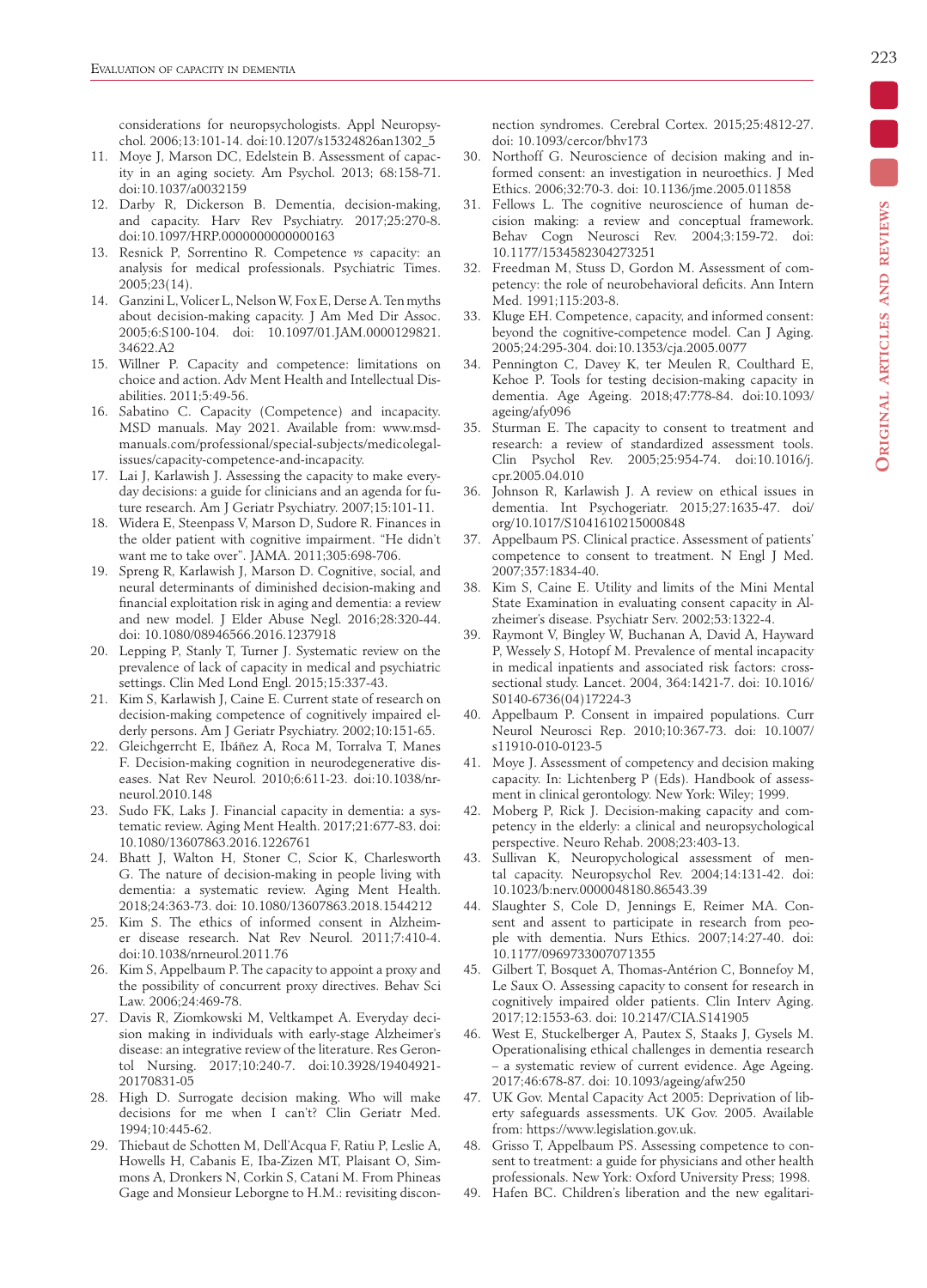anism: some reservations about abandoning children to their rights. BYU Law Review, 1976;3:605-58

- 50. Fields LM, Calvert JD. Informed consent procedures with cognitively impaired patients: a review of ethics and best practices. Psychiatry Clin Neurosci. 2015;69:462- 71. doi:10.1111/pcn.12289
- 51. Sreenivasan G. Does informed consent to research require comprehension? Lancet. 2003;362:2016-8.
- 52. Moro V, Valbusa V, Corsi N, Bonazzi A, Condoleo MT, Broggio E, Scandola M, Gambina G. Comprehension of written texts for the assessment of clinical competence and decision making in people with mild to moderate Alzheimer disease. Neurol Sci. 2020;41:1225-31. doi: 10.1007/s10072-019-04228-0
- 53. Marson DC, Sawrie SM, Snyder S, McInturff B, Stalvey T, Boothe A, Aldridge T, Chetterjee A, Harrell L. Assessing financial capacity in patients with Alzheimer disease. Arch Neurol. 2000;57:877-84.
- 54. Beattie B. Consent in Alzheimer's disease research: risk/ benefit factors. Can J Neurol Sci. 2007;34(Suppl. 1):S27- 31. doi: 10.1017/s0317167100005527
- 55. Roth L, Meisel A, Lidz C. Test of competency to consent to treatment. Am J Psychiatry. 1977;134:279-84.
- 56. Appelbaum PS, Gutheil TG. Clinical handbook of psychiatry and the law. Baltimore: Williams & Wilkins; 1991.
- 57. Marson D. Loss of competency in Alzheimer's disease: conceptual and psychometric approaches. Int J Law Psych. 2001;24:267-83.
- 58. Sessums L, Zembrzuska H, Jackson J. Does this patient have medical decision-making capacity? JAMA. 2011;306:420-7.
- 59. Van Duinkerken E, Farmed J, Landeira-Fernandez J, Douradoe M, Lakse J, Mograbi D. Medical and research consent decision-making capacity in patients with Alzheimer's disease: a systematic review. J Alzh Dis. 2018;65:917-30. doi: 10.3233/JAD-180311
- 60. Palmer B, Savla G. The association of specific neuropsychological deficits with capacity to consent to research or treatment. J Int Neuropsychol Soc. 2007;13:1047-59. doi:10.1017/S1355617707071299
- 61. Moye J, Marson D. Assessment of decision-making capacity in older adults: an emerging area of practice and research. J Gerontol. 2007;62B:P3-11.
- 62. Wood S, Lichtenberg P. Financial capacity and financial exploitation of older adults: research findings, policy recommendations and clinical implications. Clin Gerontol. 2017;40:3-13. doi: 10.1080/07317115.2016.1203382
- 63. Gurrera R, Karel M, Azar A, Moye J. Neuropsychological performance within-person variability is associated with reduced treatment consent capacity. Am J Geriatr Psychiatry. 2014;22:1200-17. doi: 10.1016/j.jagp.2013.03.010
- 64. Marson D, Harrell L. Executive dysfunction and loss of capacity to consent to medical treatment in patients with Alzheimer's disease. Semin Clin Neuropsychiatry. 1999;4:41-19.
- 65. Moye J, Gurrera R, Karel M, Edelstein B, O'Connell C. Empirical Advances in the assessment of the capacity to consent to medical treatment: clinical implications and research needs. Clinical Psychol Rev. 2006:1054-77. doi: 10.1016/j.cpr.2005.04.013
- 66. Dunn L, Nowrangi M, Palmer B, Jeste D, Saks E. Assessing decisional capacity for clinical research or treatment: a review of instruments. Am J Psychiatry. 2006;163:1323- 34.
- 67. Kirshner H. Determination of mental competency, a neurological perspective. Curr Neurol Neurosci Rep. 2013;13:356-60. doi: 10.1007/s11910-013-0356-1
- 68. Alexander MP. Clinical determination of mental compe-

tence: a theory and a retrospective study. Arch Neurol. 1988;45:23-6.

- 69. Anastasi A, Urbina S. Psychological testing. New York: Prentice Hall; 1997.
- 70. Lamont S, Jeon YH, Chiarella M. Assessing patient capacity to consent to treatment: an integrative review of instruments and tools. J Clin Nursing. 2012;22:2387- 403. doi: 10.1111/jocn.12215
- 71. Voskou P, Douzenis A, Economou A, Papageorgiou SG. Testamentary capacity assessment: legal, medical, and neuropsychological issues. J Ger Psychiatr Neurol. 2018;31:3-12. doi: 10.1177/0891988717746508
- 72. Roof J. Testamentary capacity and guardianship assessments. Psychiatr Clin N Am. 2012;35:915-27. doi: 10.1016/j.psc.2012.08.011
- 73. Jacoby R, Steer P. How to assess capacity to make a will. BMJ. 2007;335:155-7. doi: 10.1136/bmj.39232.706840. AD
- 74. Zuscak S, Keyzer P, Machin A. The marriage of psychology and law: testamentary capacity. Psychiatr Psychol Law. 2019;26:614-43. doi: 10.1080/13218719.2018.1557506
- 75. Kaufmann PM. Neuropsychologist experts and civil capacity evaluations: representative cases. Arch Clin Neuropsychol. 2016;31:487-94. doi: 10.1093/arclin/acw053
- 76. Shulman K, Peisah C, Jacoby R, Heinik J, Finkel S for the IPA Task Force on Testamentary Capacity and Undue Influence. Contemporaneous assessment of testamentary capacity. Int Psychogeriatr. 2009;21:433-9. doi: 10.1017/ S1041610209008874
- 77. Brenkel M, Whaley K, Herrmann N, Crawford K, Hazan E, Cardiff L, Owen A, Shulman K. A case for the standardized assessment of testamentary capacity. Can Geriatr Journ. 2018;21:26-31. doi: 10.5770/cgj.21.283
- 78. Kurlychek R. "Neuropsychological autopsy" in posthumously determining testamentary capacity: a case study. Arch Clin Neuropsychol. 1989;4(2):137. doi: https:// doi. org/10.1093/arclin/4.2.137a
- 79. Zago S, Bolognini N. Neuropsychological autopsy of testamentary capacity: methodology and issues in the elderly. Appl Neuropsychol Adult. 20 July 2020. doi: https:// doi.org/10.1080/23279095.2020.1791869
- 80. McSherry B. Expert testimony and the effects of mental impairment. Reviving the ultimate issue rule. Int J Law Psychiatry. 2001;24:13-21. doi: 10.1016/s0160- 2527(00)00071-6
- 81. Stavert J. The exercise of legal capacity, supported decision-making and Scotland's mental health and incapacity legislation: working with CRPD challenges. Laws. 2015;4:296-313. doi: https://doi.org/10.3390/ laws4020296
- 82. Marson D, Huthwaite J, Hebert K. Testamentary capacity and undue influence in the elderly: a jurisprudent therapy perspective. Law & Psychol Rev. 2004;28:71-96.
- 83. Edelstein B. Challenges in the assessment of decisionmaking capacity. J Aging Stud. 2000;14:423-37. doi: https://doi.org/10.1016/S0890-4065(00)80006-7
- 84. Kennedy K. Testamentary capacity: a practical guide to assessment of ability to make a valid will. J Forensic Leg Med. 2012;19:191-5. doi: 10.1016/j.jflm.2011.12.029
- 85. Board of Directors. American Academy of clinical neuropsychology practice guidelines for neuropsychological assessment and consultation. The Clin Neuropsychol. 2007;21:209-31.
- 86. Clare L, Markova I, Roth I, Morris R. Awareness in Alzheimer's disease and associated dementias: theoretical framework and clinical implications. Aging Ment Health. 2011;15:936-44. doi: 10.1080/13607863.2011.583630
- 87. Gambina G, Valbusa V, Corsi N, Ferrari F, Sala F. Broggio